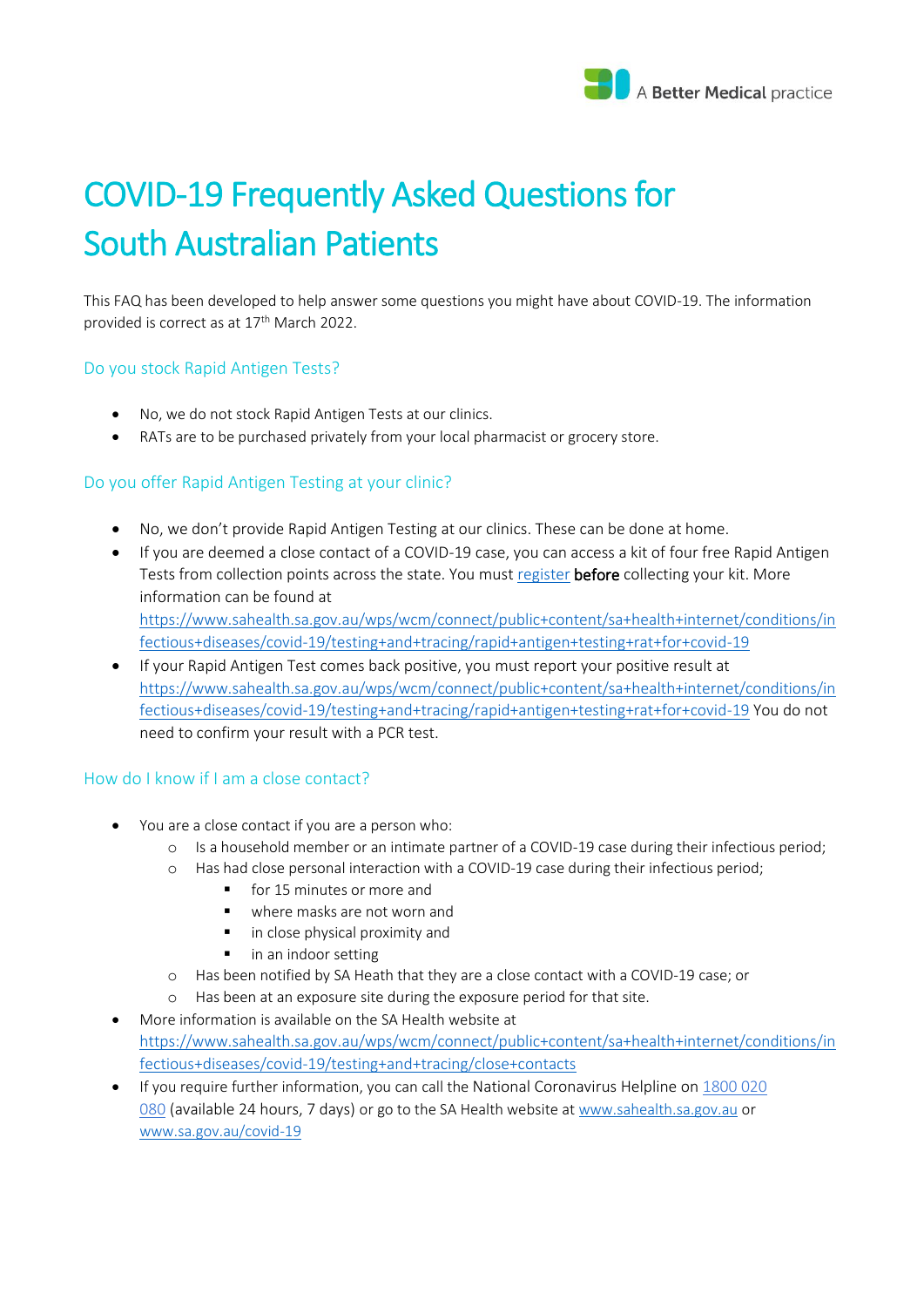

## How long do I need to isolate if I'm a close contact?

If you live with someone who has tested positive to COVID-19 and you cannot appropriately quarantine away from them, you must quarantine for 14 days from the date their test was taken. You do not need to have a COVID-19 PCR test unless you develop any symptoms.

If you are a close contact and do not live with someone who has tested positive, or you can appropriately quarantine away from them, you must follow the below advice for close contacts:

- immediately quarantine for 7 days since you saw the positive case
- get a PCR test immediately and
- again on day 6 after exposure (a negative day six test is required to be released from quarantine) OR if no COVID-19 symptoms, rapid antigen test on day 1, 3, 5 and 7 (alternative days) after exposure
- get a PCR test again immediately if symptoms develop
- not attend high risk settings or COVID Management Plan events for 14 days after exposure
- wear a surgical mask when around others
- avoid contact with vulnerable people (young children, elderly, pregnant, people with chronic health conditions), avoid non-essential activities, avoid working across worksites and avoid shared spaces and maintain physical distancing on days 8 to 14 after exposure.

## I'm not feeling well. What are the symptoms of COVID-19?

- Symptoms vary from person to person but may include:
	- o Fever, cough, sore throat, shortness of breath, runny nose, headache, fatigue, diarrhoea, vomiting or nausea, loss of smell and or loss of taste.
- Other symptoms people may experience include muscle or joint pain and loss of appetite.
- If you have any COVID-19 symptoms, no matter how mild, you are encouraged to take a COVID-19 test. Call emergency services on 000 if you are very sick.
- More information is available on the SA Health website at [https://www.sahealth.sa.gov.au/wps/wcm/connect/public+content/sa+health+internet/conditions/infecti](https://www.sahealth.sa.gov.au/wps/wcm/connect/public+content/sa+health+internet/conditions/infectious+diseases/covid-19/testing+and+tracing/testing+for+covid-19) [ous+diseases/covid-19/testing+and+tracing/testing+for+covid-19](https://www.sahealth.sa.gov.au/wps/wcm/connect/public+content/sa+health+internet/conditions/infectious+diseases/covid-19/testing+and+tracing/testing+for+covid-19)

## I've tested positive for COVID-19. Do I need to present to hospital?

- If you have COVID-19, you must isolate at home until you are told you can leave. This will help stop the spread to other people.
- Most people with COVID-19 who are fully vaccinated (two doses) will only get mild symptoms and can be cared for at home.
- Most people will be treated over the phone.
- Your health and recovery might be monitored while you're at home and you might be asked by SA Health to keep a symptom diary.
- If you become very unwell at home, you need to call 000 and ask for an ambulance. Explain to the operator that you have COVID-19.
- More information is available on the SA Health website at [https://www.sahealth.sa.gov.au/wps/wcm/connect/public+content/sa+health+internet/conditions/infecti](https://www.sahealth.sa.gov.au/wps/wcm/connect/public+content/sa+health+internet/conditions/infectious+diseases/covid-19/testing+and+tracing/information+about+a+positive+result+for+covid-19) [ous+diseases/covid-19/testing+and+tracing/information+about+a+positive+result+for+covid-19](https://www.sahealth.sa.gov.au/wps/wcm/connect/public+content/sa+health+internet/conditions/infectious+diseases/covid-19/testing+and+tracing/information+about+a+positive+result+for+covid-19)

## I've tested positive for COVID-19. Who do I need to tell?

If you've received a text message from SA Health or a pathology provider telling you that you have COVID-19, or have tested positive using a RAT, follow these five steps: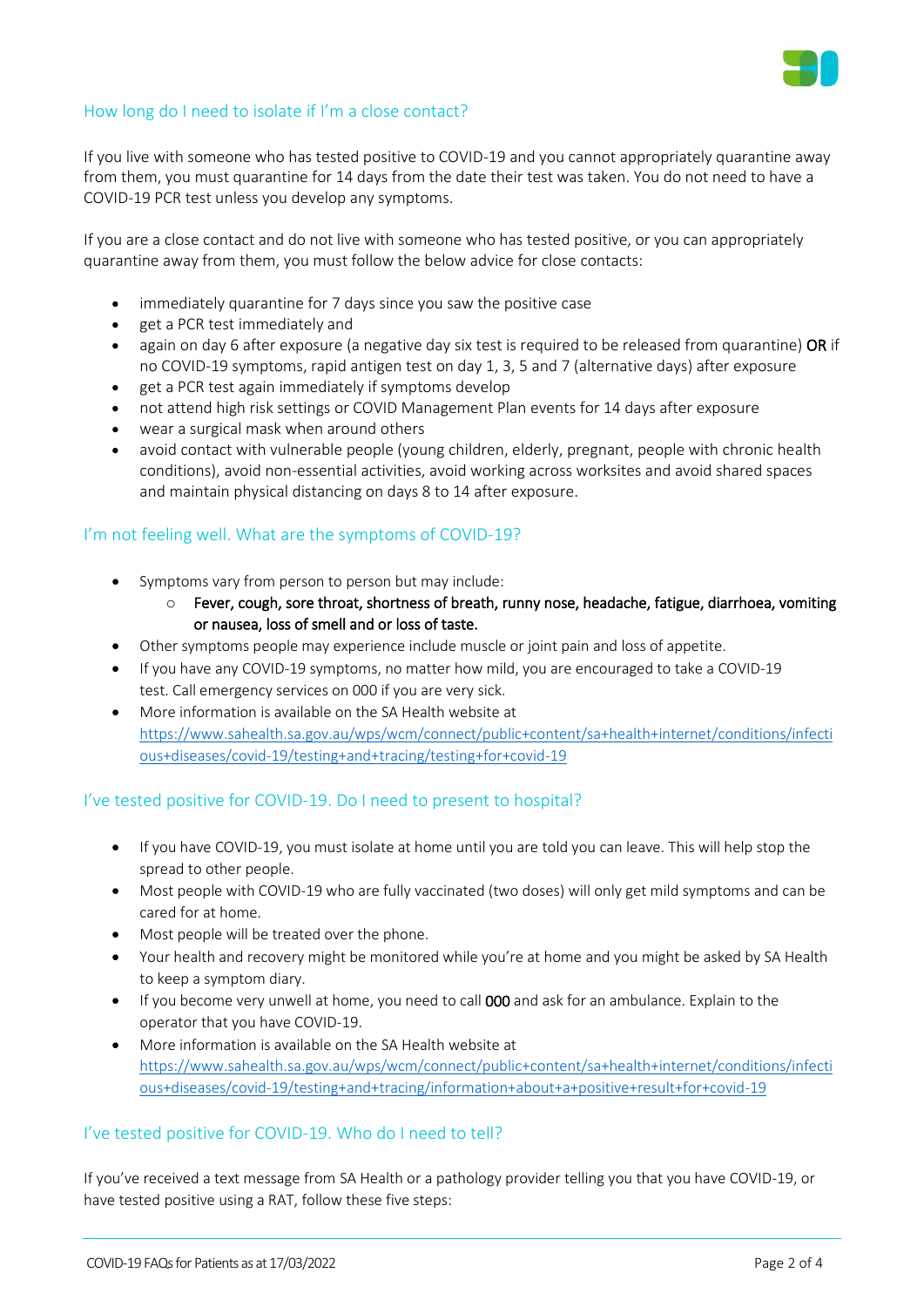

- 1. Isolate and tell your household to get a COVID-19 test.
- 2. Answer any questions you may be asked by SA Health. This is to assess whether you can be cared for at home or whether you require hospitalisation/medi-hotel supported care.
- 3. Report your positive RAT result at [https://www.sahealth.sa.gov.au/wps/wcm/connect/public+content/sa+health+internet/condition](https://www.sahealth.sa.gov.au/wps/wcm/connect/public+content/sa+health+internet/conditions/infectious+diseases/covid-19/testing+and+tracing/rapid+antigen+testing+rat+for+covid-19) [s/infectious+diseases/covid-19/testing+and+tracing/rapid+antigen+testing+rat+for+covid-19](https://www.sahealth.sa.gov.au/wps/wcm/connect/public+content/sa+health+internet/conditions/infectious+diseases/covid-19/testing+and+tracing/rapid+antigen+testing+rat+for+covid-19)
- 4. Tell people you have been in contact with in the two days before you felt symptomatic this may include work colleagues or your children's school for example.
- 5. Make arrangements for contactless delivery of food and required supplies for the 7 day isolation period.
- 6. Look after yourself at home, monitoring your symptoms.

If you become very unwell at home, you need to call 000 and ask for an ambulance. Explain to the operator that you have COVID-19.

# I've tested positive for COVID-19. Can my usual doctor who knows my medical history monitor my symptoms?

- This may be possible and should be discussed with your usual GP.
- This needs to consider your location, symptoms, needs, and the capacity of the doctor to provide monitoring and the care that best needs your needs.
- Telehealth appointments, if available, can be made online via our clinic website.

#### Where can I go to be tested?

- You should get a PCR test as soon as you develop any COVID-19 symptoms and are not a close contact.
- PCR testing locations can be found at [https://www.sahealth.sa.gov.au/wps/wcm/connect/public+content/sa+health+internet/conditions/infecti](https://www.sahealth.sa.gov.au/wps/wcm/connect/public+content/sa+health+internet/conditions/infectious+diseases/covid-19/testing+and+tracing/covid-19+clinics+and+testing+centres) [ous+diseases/covid-19/testing+and+tracing/covid-19+clinics+and+testing+centres](https://www.sahealth.sa.gov.au/wps/wcm/connect/public+content/sa+health+internet/conditions/infectious+diseases/covid-19/testing+and+tracing/covid-19+clinics+and+testing+centres)

## I'm not vaccinated yet. Where can I get vaccinated?

- Many of our clinics are vaccinating for COVID-19.
- Please visi[t www.hotdoc.com.au](http://www.hotdoc.com.au/) to find a clinic near you that is offering COVID-19 vaccinations.
- Alternatively, you can visit the below site for more information: [https://www.sahealth.sa.gov.au/wps/wcm/connect/public+content/sa+health+internet/conditions/infecti](https://www.sahealth.sa.gov.au/wps/wcm/connect/public+content/sa+health+internet/conditions/infectious+diseases/covid-19/vaccine/getting+vaccinated/vaccination+hubs) [ous+diseases/covid-19/vaccine/getting+vaccinated/vaccination+hubs](https://www.sahealth.sa.gov.au/wps/wcm/connect/public+content/sa+health+internet/conditions/infectious+diseases/covid-19/vaccine/getting+vaccinated/vaccination+hubs)

#### Where can I get more information about COVID-19?

- You can call the SA COVID-19 Information Line on 1800 253 787 between the hours of 8am to 8pm 7 days per week; or
- Visit the SA Health website at [www.sahealth.sa.gov.au](https://l.facebook.com/l.php?u=http%3A%2F%2Fwww.sahealth.sa.gov.au%2F%3Ffbclid%3DIwAR3oyq5i7-bCADlimQfa1f6VAmdJ0sPchJqNzURazZFfqbqneZ8ZHj9HsDQ&h=AT0WikNFnbif-WGhPPanOd8ehrmCDfsIUhGypZPK4aw9vKYiciWPkQmu2912iWnPOFwy1NpV43ey57sSmEQBnE9QUL2vhK7Z3ZbRy8SCXxUEzwAQ4UbGxzeqeMzGg7WelA&__tn__=-UK-y-R&c%5b0%5d=AT0r4-EqlGVRLE593dpOSQ1qKyLxgK-CwJBJZFXdUO_hfi0tU791uAKgYrWmka92eeVym7ifN4jurjfEsISuODuSZFP197MDs7gjDAzJSSKAfE2SndBMu0P_Y_ZkSPeLdoDVWA5It8fry89SRyzq9fGL8CvXWdgVWVxS_MyQ3z6WaTIMpZVdJT_lhiBhVqhm5yYXUw) o[r www.sa.gov.au/covid-19](http://www.sa.gov.au/covid-19?fbclid=IwAR1H9wxGJhgRHd2HJVCExmgQ3R0cgujnHtDFiWQQr-i1snVnxZ3LNQj68A8)

#### Do I need to wear a face mask when I come into your medical centre?

- It is currently mandatory to wear a mask in all healthcare facilities. This is for the protection of our team, other patients, and yourself.
- The current directive on wearing face masks can be found at [https://www.covid-19.sa.gov.au/restrictions](https://www.covid-19.sa.gov.au/restrictions-and-responsibilities/activities-and-gatherings/current-activity-restrictions)[and-responsibilities/activities-and-gatherings/current-activity-restrictions](https://www.covid-19.sa.gov.au/restrictions-and-responsibilities/activities-and-gatherings/current-activity-restrictions)